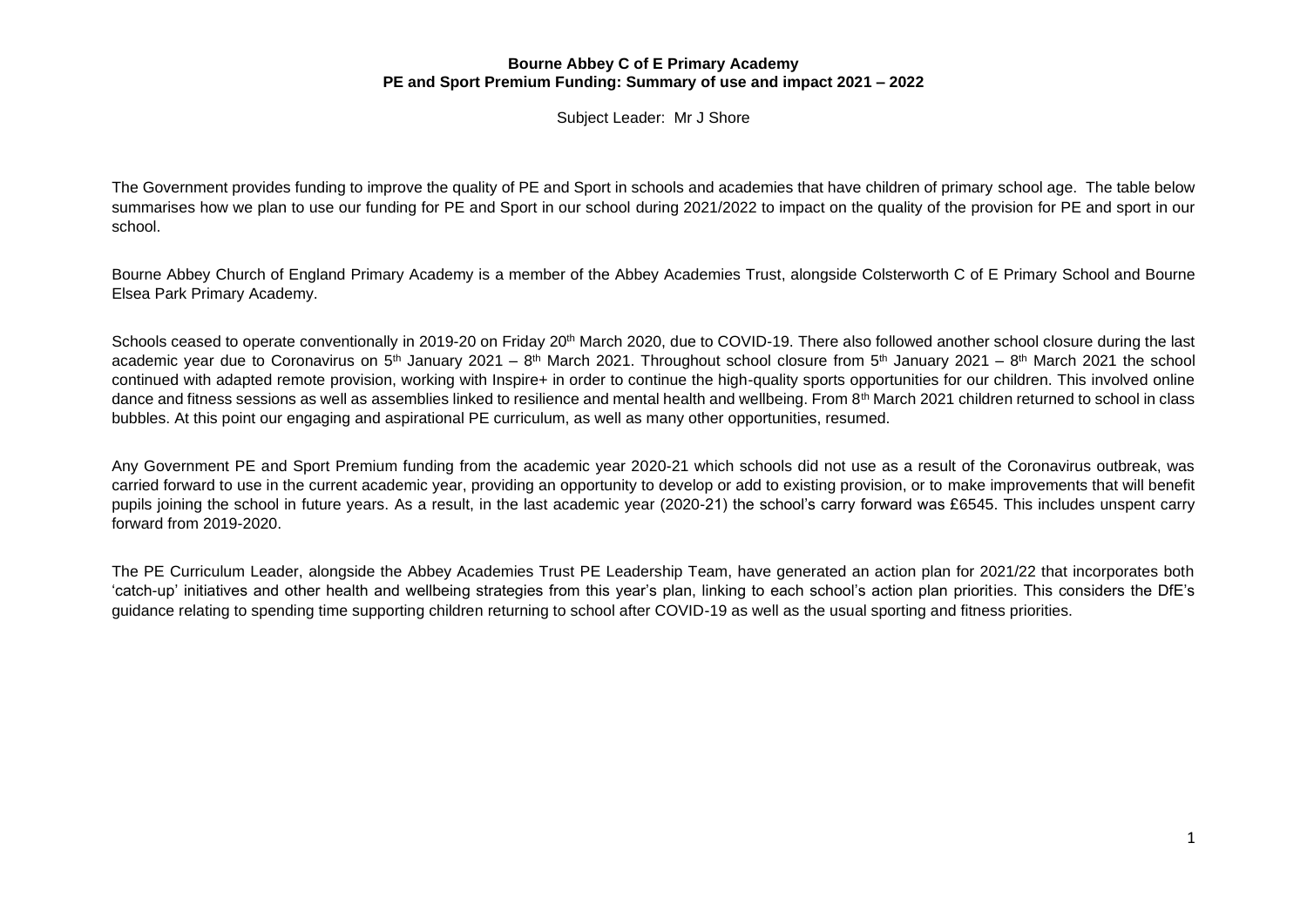| <b>Allocated</b><br>Funding:<br>£22,300<br>Plus £6545 carry<br>forward from<br>2020-2021 | Projected Funding 2021-2022                                                                                                                                                                                                                                                                                                                                                                                                                                                                                         |
|------------------------------------------------------------------------------------------|---------------------------------------------------------------------------------------------------------------------------------------------------------------------------------------------------------------------------------------------------------------------------------------------------------------------------------------------------------------------------------------------------------------------------------------------------------------------------------------------------------------------|
| Projected spend:<br>£28,845                                                              |                                                                                                                                                                                                                                                                                                                                                                                                                                                                                                                     |
| £6,400                                                                                   | Inspire+ membership - Continued CPD opportunities across the school through the use of specialist coaches that enable all staff to provide high quality PE<br>teaching and address any areas raised by staff as lower in their confidence levels and quality after school clubs.                                                                                                                                                                                                                                    |
|                                                                                          | Continuation of #Healthy, Happy, Active programme to develop all pupils' understanding of the importance of physical activity and mental wellbeing to a happy and<br>healthy life. Whole school focus on this to be developed throughout the year to continue to raise the profile of PE and Sports throughout the school.                                                                                                                                                                                          |
|                                                                                          | Targeted mentoring for physically inactive pupils in order to develop higher levels of activity across the school and inspire lifelong interest in sport.                                                                                                                                                                                                                                                                                                                                                           |
| £6708                                                                                    | Sports Apprentice – provide quality sports support and provision during lessons, PPA and after school clubs                                                                                                                                                                                                                                                                                                                                                                                                         |
| £1000                                                                                    | Roots to Food - In school healthy eating roadshow and food technology hands on workshops developing understanding of healthy eating and diet through links to<br>science, geography and DT learning. KS2 cookery workshops, KS1 fun, fitness and fruit activities and after school parent demonstrations to encourage healthy<br>eating at home.                                                                                                                                                                    |
| £800                                                                                     | School games co-ordinator membership - A wider range of intra and inter-school competitions appealing to and meeting the needs of all pupils.<br>Encouraging all students to participate in a form of competitive sport throughout the school year.                                                                                                                                                                                                                                                                 |
| £9000                                                                                    | Resources & outdoor development - Fund the purchase of additional PE and playground equipment to ensure pupils are provided with a range of opportunities<br>to be physically active. A large proportion of this funding will be spent on Foundation and Key Stage One in order to further develop their provision. Use the student<br>and community voice to develop outdoor space to provide further opportunities for physical activity, mental wellbeing and active learning as part of a varied<br>curriculum. |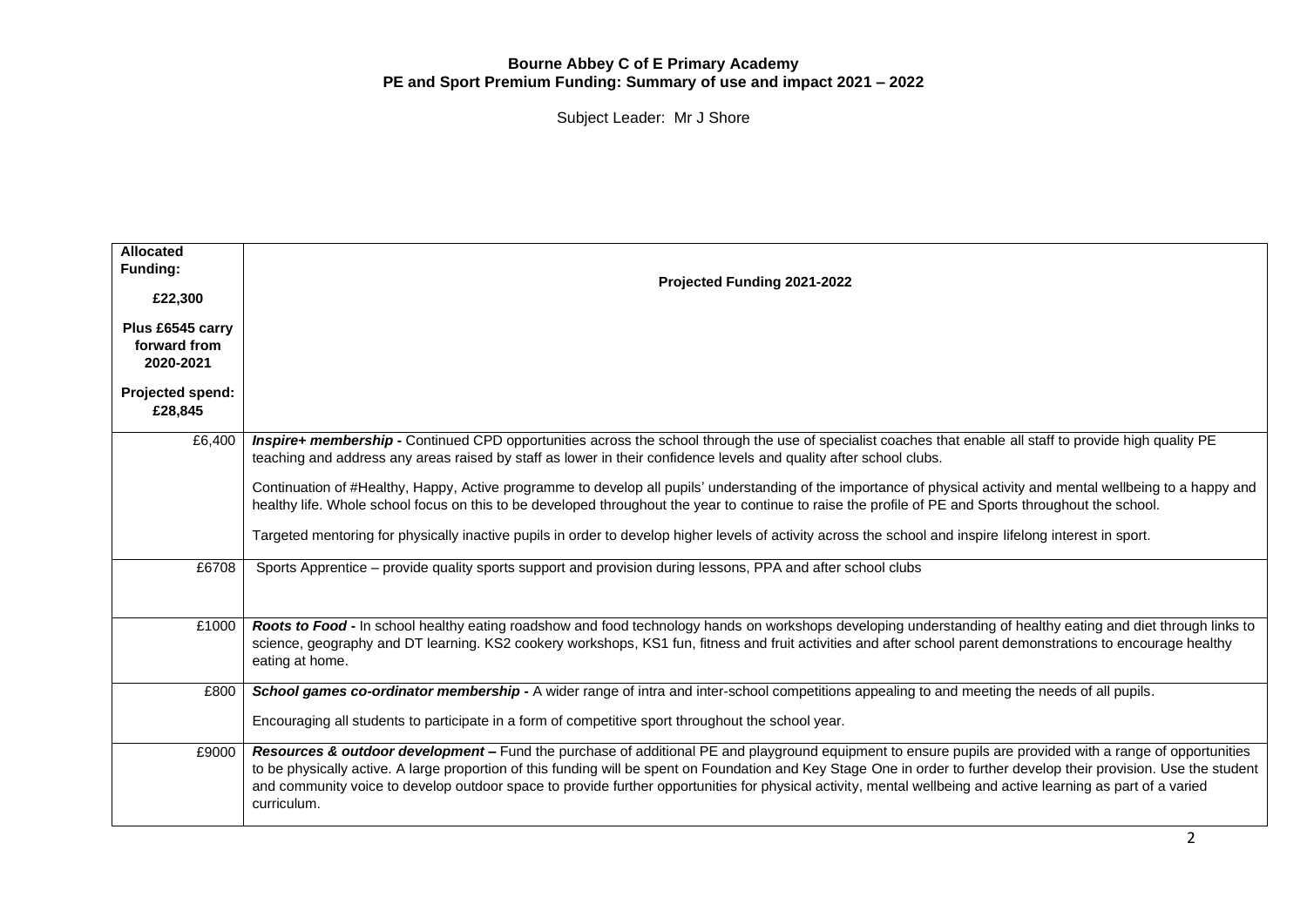Subject Leader: Mr J Shore

| £2.600 | Top up swimming – the employment of swimming coaches to provide top up swimming for pupils currently not on track to meet the end of key stage 2 attainment<br>levels. Focus this year will need to be on the current year 6 and year 5 pupils who missed swimming sessions in the previous academic year due to COVID-19. |
|--------|----------------------------------------------------------------------------------------------------------------------------------------------------------------------------------------------------------------------------------------------------------------------------------------------------------------------------|
| £1.500 | Transport – providing transport to school sports competitions and tournaments ensuring the greatest number of pupils are able to access the offers available thus<br>increasing participation at such events.                                                                                                              |
| £500   | Team system - re-introducing and sustaining a competitive team system allowing opportunities for all children to participate in competitive and physically active<br>challenges in order to add to their in-school rewards system.                                                                                         |
| £337   | <b>Little Movers - Nursery</b><br>Multi-skills program for children age 2-6. A 6-week coaching programme run by Inspire+.                                                                                                                                                                                                  |

# **Summary of focus for 2021-22**

| Area for development                              | Intended impact                                                                                                                                                                                                                                         | <b>Review:</b><br><b>December</b> | <b>Review: March</b> | <b>Review: July</b> |
|---------------------------------------------------|---------------------------------------------------------------------------------------------------------------------------------------------------------------------------------------------------------------------------------------------------------|-----------------------------------|----------------------|---------------------|
| Inclusion, engagement & school culture            | Increased levels of activity across the school aiming at 30+ minutes of<br>moderate to vigorous activity daily.                                                                                                                                         |                                   |                      |                     |
|                                                   | Through active play, active lessons, reducing sedentary behaviours and<br>providing out of school physically active clubs.                                                                                                                              |                                   |                      |                     |
|                                                   | Targeted support in place for <i>inactive</i> pupils.                                                                                                                                                                                                   |                                   |                      |                     |
| Teaching and learning, assessment and<br>planning | Continued rigorous use of the Get Set 4 PE resources in order to<br>provide high quality teaching of PE across the school. Get Set 4 PE<br>assessment resources to be used to monitor the skills level of all<br>pupils and identify areas for concern. |                                   |                      |                     |
| Staff training & support                          | Clear monitoring system in place in order to identify areas for support.                                                                                                                                                                                |                                   |                      |                     |
|                                                   | Programme of CPD in place for all staff - support staff and lunchtime<br>supervisors included where relevant.                                                                                                                                           |                                   |                      |                     |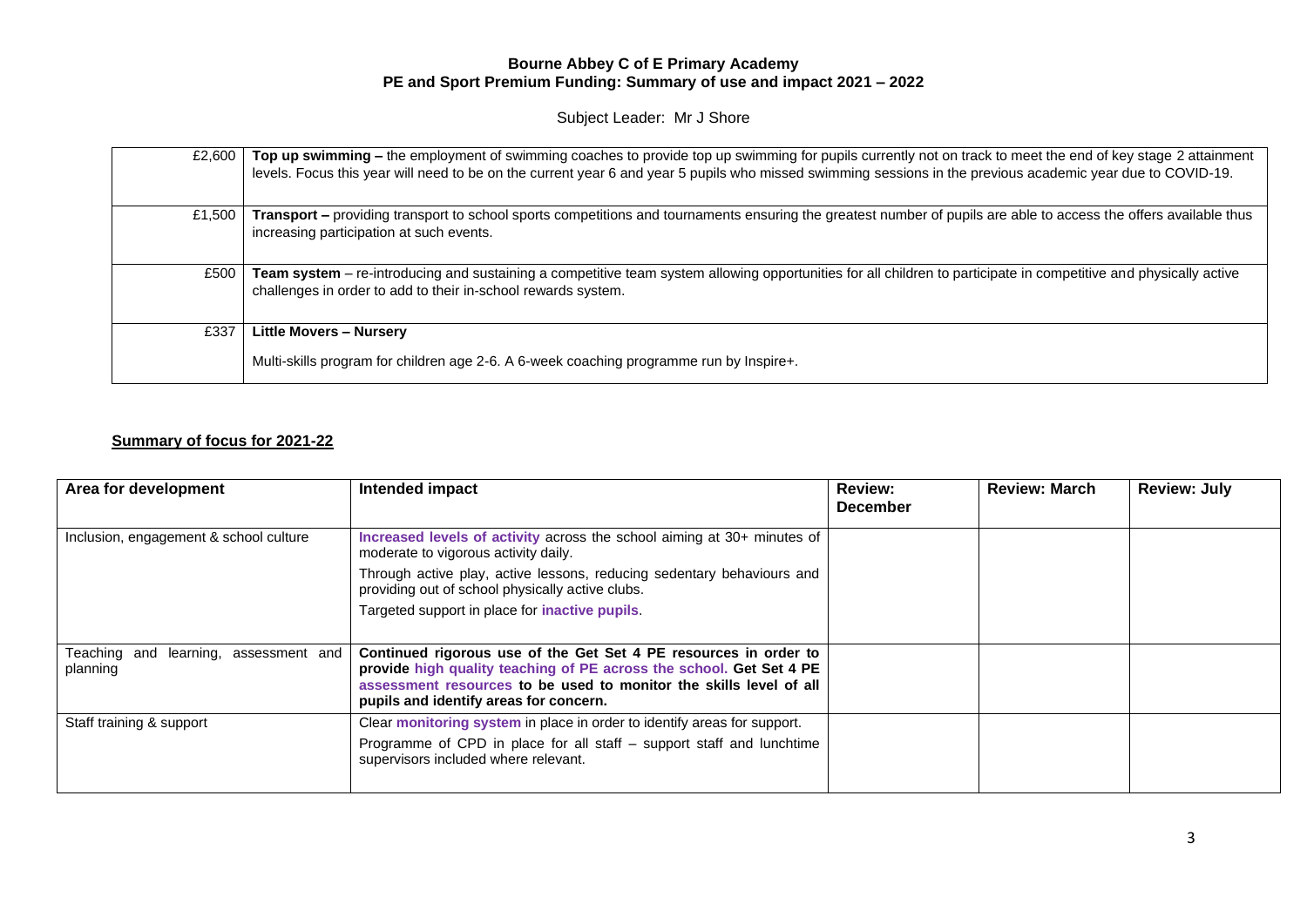## Subject Leader: Mr J Shore

| Enrichment opportunities  | Diverse and high-quality extracurricular clubs in place providing clear<br>pathways to local opportunities.                                          |  |  |
|---------------------------|------------------------------------------------------------------------------------------------------------------------------------------------------|--|--|
| Competitive opportunities | Regular opportunities for intra & inter school competitions for all pupils.<br>Celebration of healthy competition developed through the team system. |  |  |

## **Updated in line with DfE COVID-19 guidance**

|                                                   | Areas identified for<br><b>Development</b>                                                                                                                                                                                                                                         | Actions to be taken                                                                                                                                                                                                                                                                                                                                                                                                                                                       | Impact / Expected Impact                                                                                                                                  | <b>Emerging, Embedded or Established?</b><br>Sustainable? | Sources of evidence |                                                                                                                                                                                                                                           |
|---------------------------------------------------|------------------------------------------------------------------------------------------------------------------------------------------------------------------------------------------------------------------------------------------------------------------------------------|---------------------------------------------------------------------------------------------------------------------------------------------------------------------------------------------------------------------------------------------------------------------------------------------------------------------------------------------------------------------------------------------------------------------------------------------------------------------------|-----------------------------------------------------------------------------------------------------------------------------------------------------------|-----------------------------------------------------------|---------------------|-------------------------------------------------------------------------------------------------------------------------------------------------------------------------------------------------------------------------------------------|
| Inclusion,<br>engagement<br>and school<br>culture | Specific action to ensure<br>inactive students are<br>achieving at least 30<br>minutes of physical activity<br>a day.                                                                                                                                                              | Inactive children identified across<br>year groups by class teachers and<br>central record kept by PE team in<br>order to target support.<br>Fitness mentoring provided by<br>Sophie Allen to targeted pupils in<br>order to build confidence and<br>develop fundamental skills.<br>PE lead to continue as a targeted<br>intervention throughout the school.<br>After school club provision to be put<br>in place to target inactive pupils<br>(energy club/ Change4Life) | Numbers of children identified<br>as inactive should reduce.<br>With family support levels of<br>activity for those targeted<br>children should increase. |                                                           |                     | Overall activity levels of<br>all children should be<br>seen to increase.<br>Improved playtime<br>behaviour and reduced<br>behaviour incidents.<br>Participation tracker<br>shows number of<br>children participating in<br>fitness club. |
|                                                   | Due to Covid-19 lockdown<br>measures all children will<br>have experienced some<br>level of reduced physical<br>activity in their daily life.<br>As such increased physical<br>activity levels should target<br>all pupils at the beginning of<br>the academic year 2021-<br>2022. | Children should be provided with<br>active play equipment and should<br>be encouraged to participate in<br>Playground leader led games and<br>activities during break and lunch<br>times.<br>The reintroduction of the daily mile<br>will allow children to be active while<br>maintaining distance.                                                                                                                                                                      | All children to increase activity<br>levels and develop their mental<br>health and wellbeing through<br>enjoyment of activity.                            |                                                           |                     |                                                                                                                                                                                                                                           |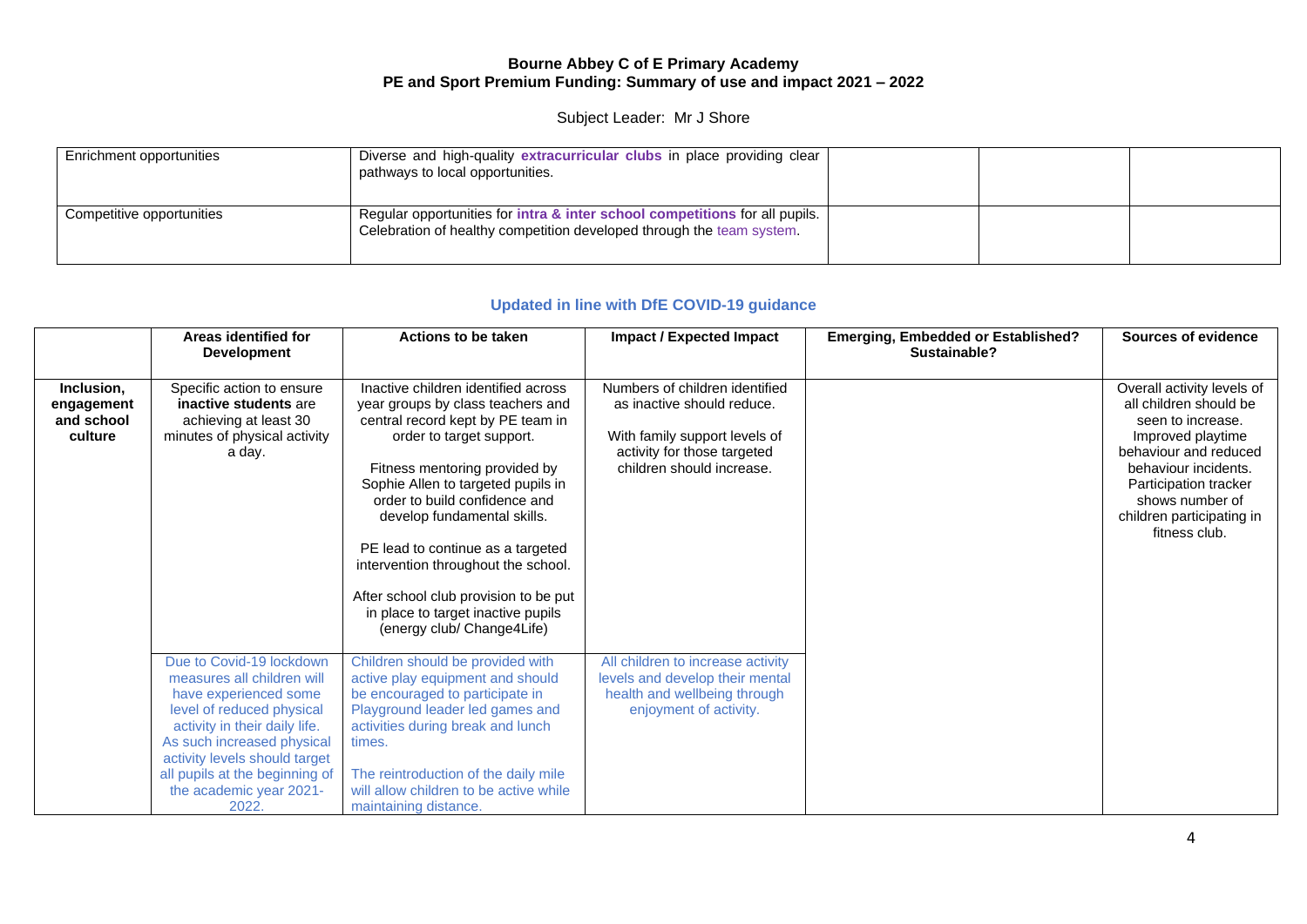| Outdoor spaces used to<br>promote outdoor play in<br>order to further increase<br>activity levels.  | In order to ignite this increased<br>activity prior to the return to school,<br>Change 4 life resources will be<br>accessible to all children to<br>encourage and inspire 6 weeks of<br>increased activity throughout the<br>summer holidays.<br>Further development of playground<br>area is needed to support activity<br>levels. A purchase plan to be<br>organised based on sports<br>ambassador's plans drawn from                                                             | Increased levels of activity<br>among all children should be<br>seen during playtimes with<br>structured games led by<br>playleaders being a stimulus for                                        | Observations of<br>playtimes.<br>Midday supervisor<br>reports. |
|-----------------------------------------------------------------------------------------------------|-------------------------------------------------------------------------------------------------------------------------------------------------------------------------------------------------------------------------------------------------------------------------------------------------------------------------------------------------------------------------------------------------------------------------------------------------------------------------------------|--------------------------------------------------------------------------------------------------------------------------------------------------------------------------------------------------|----------------------------------------------------------------|
|                                                                                                     | views of the children at the end of                                                                                                                                                                                                                                                                                                                                                                                                                                                 | activity alongside independent                                                                                                                                                                   |                                                                |
|                                                                                                     | 2020-21.                                                                                                                                                                                                                                                                                                                                                                                                                                                                            | play.                                                                                                                                                                                            | Behaviour logs.                                                |
|                                                                                                     | Purchase plan should prioritise<br>resources needed to develop the<br>space including key stage specific<br>playtime equipment and fixed sports<br>specific equipment (eg. Basketball<br>hoops, football goals)<br>Playground leaders to be rolled out<br>to new pupils in Sept 2021 to<br>address gaps from pupils leaving.<br>Teachers, teaching assistants and<br>midday supervisors to receive play<br>training in order to further engage<br>pupils in activity during breaks. | Playground leaders seen<br>leading play within their year<br>groups.<br>Children's enjoyment levels<br>during play seen to increase.<br>Fewer behaviour incidents will<br>be logged during play. |                                                                |
| <b>Active learning promoted</b><br>across the school to reduce<br>sedentary learning<br>behaviours. | Active learning to be explored by<br>curriculum leaders as an option for<br>enhancing learning across the<br>curriculum alongside encouraging<br>physical activity.<br>PE lead to work with other academy<br>PE leaders to provide links to<br>possible resources to support this.                                                                                                                                                                                                  | A range of curriculum lessons<br>should be seen as including<br>elements of physical activity to<br>engage pupils and increase<br>overall health levels.                                         | Lesson plans and<br>observations.                              |
|                                                                                                     |                                                                                                                                                                                                                                                                                                                                                                                                                                                                                     |                                                                                                                                                                                                  |                                                                |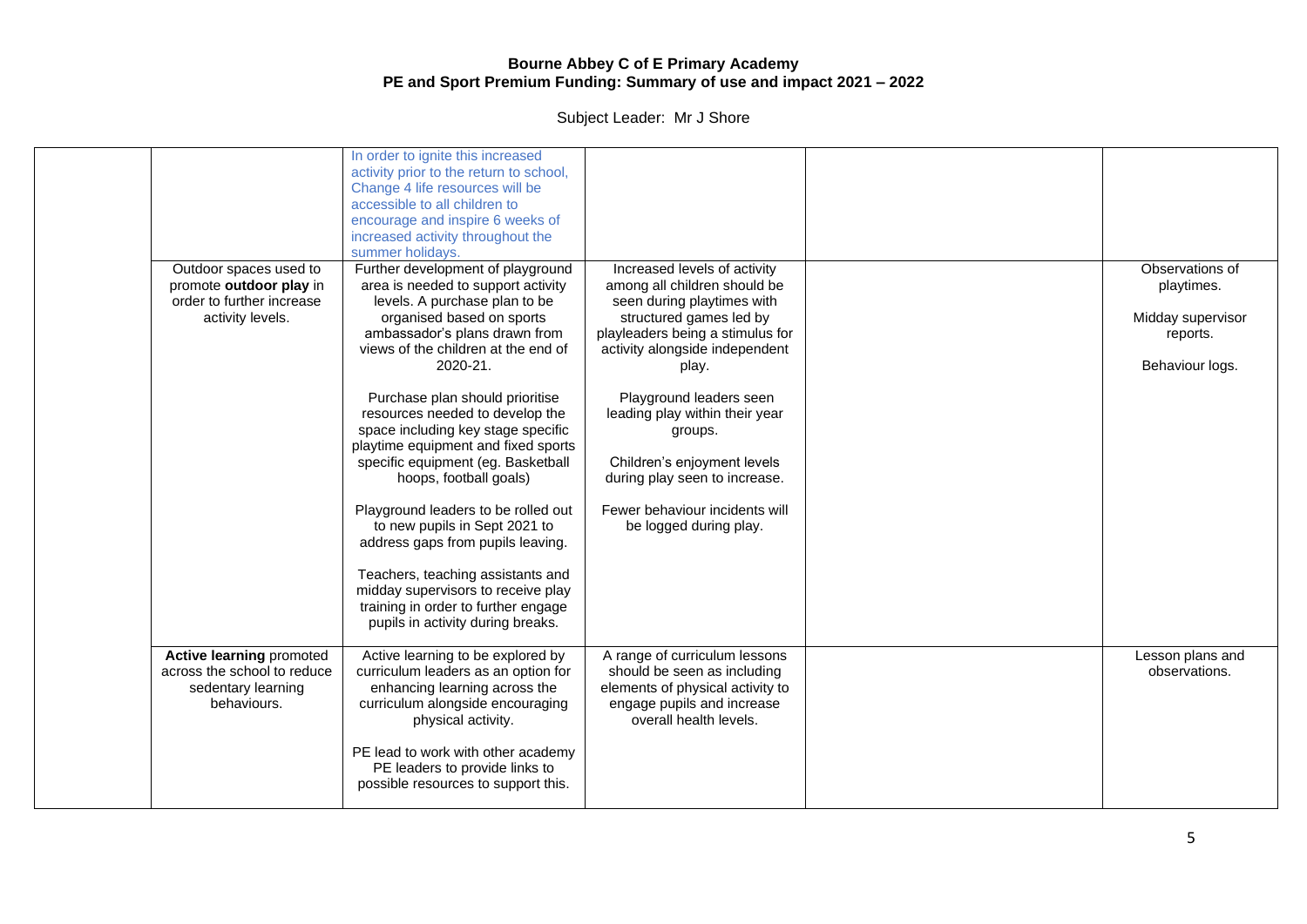|                                                                |                                                                                                                                                                                                                                                          | Resources and training to be sought<br>and cascaded to introduce active<br>blasts/ brain breaks including                                                                                                                                                                                                                                                                                                                                                                                                                             |                                                                                                                                                                                                                                                                                                                                                                                                                                       |                                                                                                                                             |
|----------------------------------------------------------------|----------------------------------------------------------------------------------------------------------------------------------------------------------------------------------------------------------------------------------------------------------|---------------------------------------------------------------------------------------------------------------------------------------------------------------------------------------------------------------------------------------------------------------------------------------------------------------------------------------------------------------------------------------------------------------------------------------------------------------------------------------------------------------------------------------|---------------------------------------------------------------------------------------------------------------------------------------------------------------------------------------------------------------------------------------------------------------------------------------------------------------------------------------------------------------------------------------------------------------------------------------|---------------------------------------------------------------------------------------------------------------------------------------------|
|                                                                |                                                                                                                                                                                                                                                          | training for support staff.                                                                                                                                                                                                                                                                                                                                                                                                                                                                                                           |                                                                                                                                                                                                                                                                                                                                                                                                                                       |                                                                                                                                             |
| <b>Teaching and</b><br>learning,<br>assessment<br>and planning | Effective assessment tools<br>and methods used to<br>recognise progress and<br>inform effective planning.                                                                                                                                                | Get Set 4 PE assessment tools to<br>continue to be used across the<br>school with PE lead providing<br>support as needed.<br>PE lead to monitor and analyse<br>assessment data in order to draw<br>out areas of focus for whole school<br>and specific groups.<br>Teachers to analyse own class data<br>as part of transition in order to target<br>specific LA and HA pupils for<br>adapting planning.<br>PE lead to monitor the use of PE<br>learning journeys across KS2 as a<br>way to share progress and targets<br>with pupils. | Consistent assessments<br>available for all children allowing<br>PE leader/ SLT the opportunity<br>to track specific groups of<br>children across the school and<br>identify areas for support.<br>All teachers will have a clear<br>understanding of the progress of<br>their children across PE and be<br>able to identify next steps in<br>learning and share these with<br>the pupils, parents/carers and<br>other staff members. | Online assessment<br>records on Get Set 4 PE.<br>Target children within<br>each class planning file.<br>PE learning journeys<br>across KS2. |
| <b>Pupil</b><br>achievement<br>and progress                    | Pupils working at<br>appropriate levels with<br>interventions<br>personalised to challenge<br>and support.<br>Less able pupils supported<br>effectively and more able<br>appropriately challenged so<br>all groups make clear and<br>evidenced progress. | Get Set 4 PE lesson plans to be<br>used across the school with<br>adaptations made by teachers to<br>suit the ability levels of their pupils.<br>PE lead to organise CPD for all<br>teaching staff in the use of the<br>STEP principle of differentiation<br>within lessons. Team teaching<br>approach to be used to allow PE<br>lead the opportunity to support<br>teaching staff further with more<br>hands-on learning.<br>PE lead to identify more able pupils<br>alongside class teachers and                                    | Lesson plans should show<br>identified children specifically<br>less able and more able.<br>Observations of lessons should<br>reference differentiation<br>techniques used by staff to<br>ensure all children are<br>supported & challenged.<br>Children should be able to<br>identify their learning and their<br>next steps in particular.<br>More able pupils should be seen                                                       | Records of TAP<br>(Talented athlete<br>programme) accessed by<br>pupils.<br>Lesson observations<br>Pupil discussions                        |
|                                                                |                                                                                                                                                                                                                                                          | provide these pupils with extended                                                                                                                                                                                                                                                                                                                                                                                                                                                                                                    | accessing external support to<br>develop their PE skills further.                                                                                                                                                                                                                                                                                                                                                                     |                                                                                                                                             |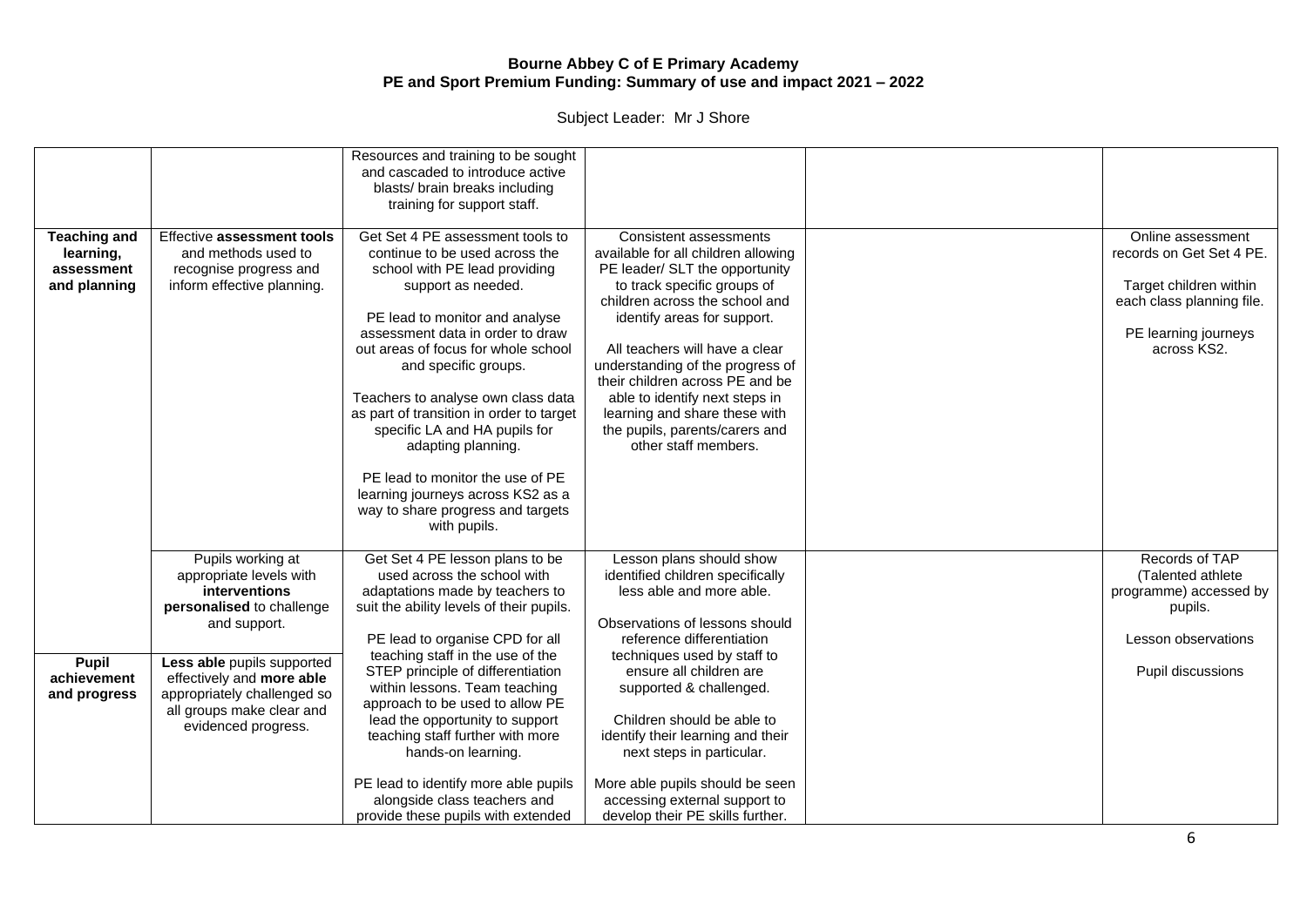|          |                                                                | PE support through Inspire+<br>pathways and training.<br>Identification of less able pupils<br>through 2020-21 data and action<br>plan put in place to develop basic<br>skills of these pupils (balance,<br>coordination, control, flexibility)                                                                                                                                                                                                                                                                                          |                                                                                                                                                          |                                                                                                                                                                                                                                                                           |
|----------|----------------------------------------------------------------|------------------------------------------------------------------------------------------------------------------------------------------------------------------------------------------------------------------------------------------------------------------------------------------------------------------------------------------------------------------------------------------------------------------------------------------------------------------------------------------------------------------------------------------|----------------------------------------------------------------------------------------------------------------------------------------------------------|---------------------------------------------------------------------------------------------------------------------------------------------------------------------------------------------------------------------------------------------------------------------------|
| Swimming | Internal staff trained to<br>support planning and<br>delivery. | Inspire + CPD programme to<br>provide training for PE lead and<br>another member of staff to ensure<br>both of trained in order to plan and<br>deliver swimming lessons to ensure<br>current level of swimming teaching<br>is maintained long term.<br>Restart swimming teaching<br>programme focusing on year 4 and<br>Year 6 pupils in the summer term in<br>order to bridge gaps developed as a<br>result of coronavirus restrictions and<br>in order to ensure all pupils meet<br>the expected 25m standard by the<br>end of year 6. | PE lead/ teachers to have much<br>deeper understanding of the<br>swimming skills being developed<br>in lessons and the steps in<br>progress needed.      | Swimming distance<br>records - increase in<br>achievement should be<br>seen.<br>Staff questionnaire -<br>increased confidence<br>levels.<br>Swimming lesson<br>observations - varied<br>teaching methods.<br>Evidence of water safety<br>taught throughout the<br>school. |
|          | Water safety to be taught<br>across the school.                | Direct teachers towards water<br>safety resources and teaching<br>programme in order to ensure all<br>pupils across the school access the<br>water safety element of the national<br>curriculum regardless of their time<br>spent poolside. Age appropriate<br>evidence of water safety teaching to<br>be shared in PE learning journeys.                                                                                                                                                                                                | All children to be able to identify<br>the four main elements of water<br>safety and identify points of<br>danger prior to the summer term<br>beginning. |                                                                                                                                                                                                                                                                           |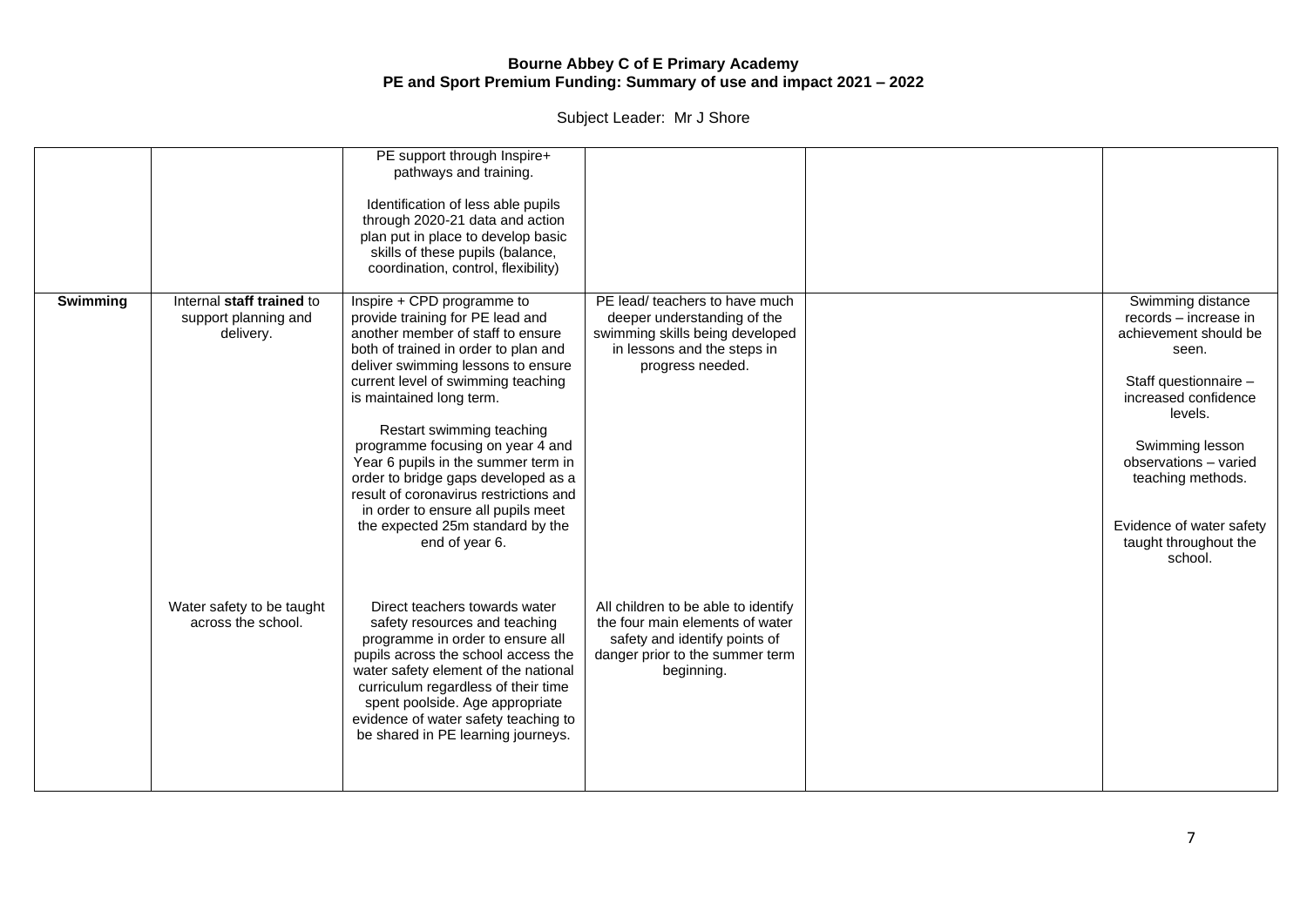|                              | Due to the gap in school<br>swimming teaching during<br>the academic year 2019-20<br>& 2020-21, as a result of<br>Covid-19, School swimming<br>sessions will need to<br>prioritise those students<br>who have developed gaps<br>in their learning and will be<br>in need of further support in<br>order to be on track to meet<br>the Curriculum expectation<br>of being able to swim 25m<br>by the end of KS2. | In line with Government guidelines<br>regarding safe practise at public<br>leisure centres, the school<br>swimming programme for 2021-22<br>will reflect the school's policy and<br>risk assessments when making<br>decisions as to the return to<br>standard swimming lessons.<br>When swimming lessons<br>recommence priority swimming<br>sessions will begin with Year 4<br>pupils and year 6 pupils who were<br>unable to access swimming<br>sessions this academic year and<br>they will continue with sessions until<br>gaps are filled and they are back on<br>track to achieve the expected end of<br>key stage outcome. | Swimming sessions will<br>recommence, in line with<br>Government guidelines.<br>All key stage 2 pupils will be<br>assessed for distance<br>swimming.<br>All year 6 pupils will be able to<br>swim 25m by the end of the<br>academic year 2020-21. |                                                                                                                                                                                                                                                        |
|------------------------------|-----------------------------------------------------------------------------------------------------------------------------------------------------------------------------------------------------------------------------------------------------------------------------------------------------------------------------------------------------------------------------------------------------------------|----------------------------------------------------------------------------------------------------------------------------------------------------------------------------------------------------------------------------------------------------------------------------------------------------------------------------------------------------------------------------------------------------------------------------------------------------------------------------------------------------------------------------------------------------------------------------------------------------------------------------------|---------------------------------------------------------------------------------------------------------------------------------------------------------------------------------------------------------------------------------------------------|--------------------------------------------------------------------------------------------------------------------------------------------------------------------------------------------------------------------------------------------------------|
| Competitive<br>opportunities | Appropriate and broad<br>range of competitive sports<br>and activities/experiences<br>developed for all ages and<br>abilities.<br>Competition used as a tool<br>for learning with regular<br>opportunities for intra and<br>inter-school competition.                                                                                                                                                           | Continue to access support of local<br>SGO to provide pupils with a wide<br>range of competitive opportunities<br>alongside other schools.<br>In coordination with the Sports<br>ambassadors and lead a range of<br>inhouse competitive activities<br>throughout the year to provide all<br>children with the opportunity to<br>compete.<br>Links to be drawn to the house<br>system in order to engage more<br>pupils in competitive activities.                                                                                                                                                                                | All children experience<br>competitive situations in sport<br>and PE either on an intra or inter<br>school basis or both.                                                                                                                         | Participation tracker<br>should show an increase<br>in the percentage of<br>children across the<br>school competing in a<br>range of sports,<br>Sports successes should<br>be regularly celebrated<br>both in house and within<br>the local community. |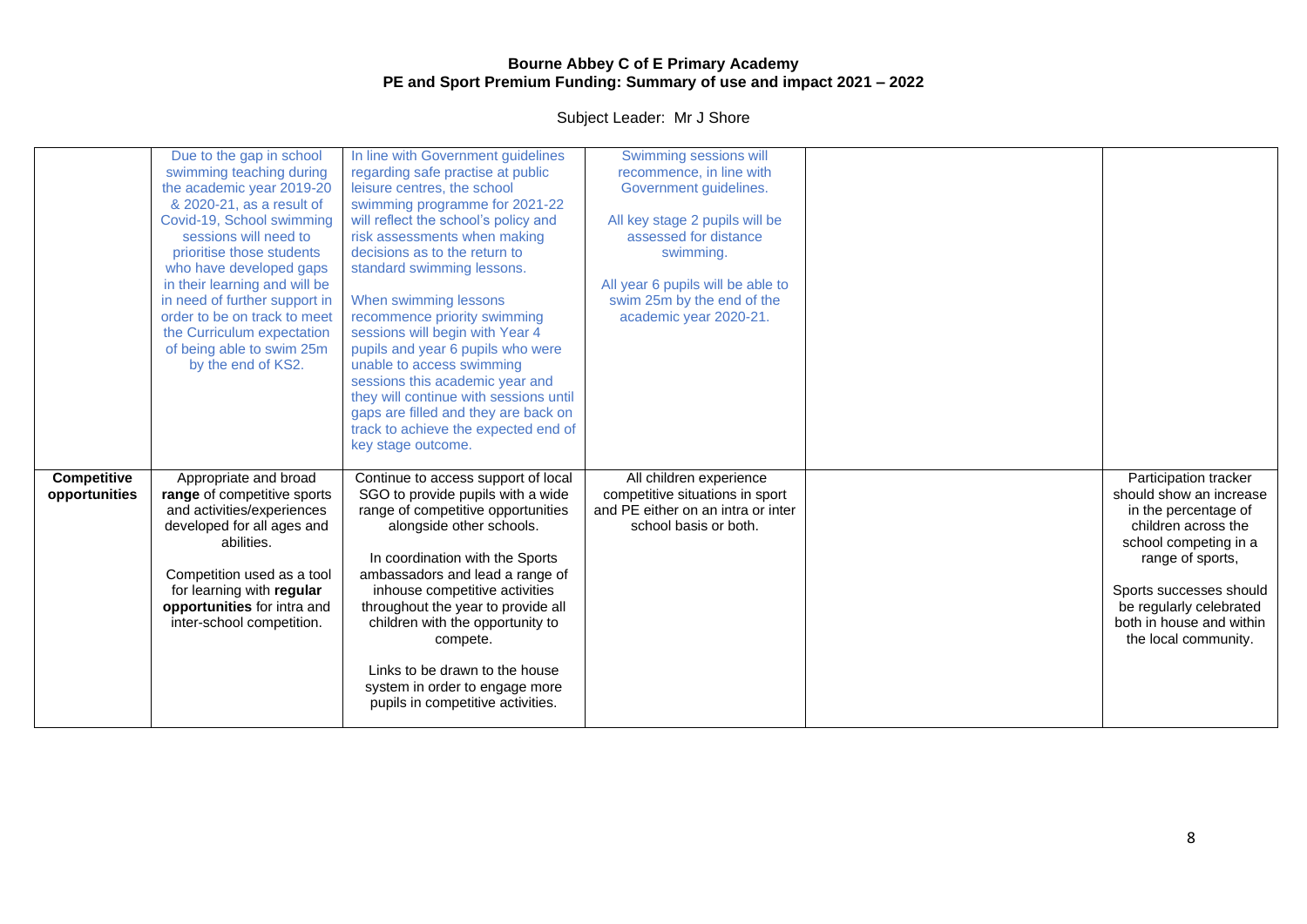|                                | In line with DfE guidelines<br>and advice from:<br>guidance on the<br>phased return of sport<br>and recreation and<br>guidance from Sport<br><b>England for grassroot</b><br>sport                                                                            | School will be supported by the<br>local SGO to provide both physical<br>and virtual competition<br>opportunities.                                                                                                                                                                                                                                                                                                                                                                                                                       | Participation tracker should<br>reflect the phased return to<br>competitive opportunities across<br>the school.          |                                                                                                                                         |
|--------------------------------|---------------------------------------------------------------------------------------------------------------------------------------------------------------------------------------------------------------------------------------------------------------|------------------------------------------------------------------------------------------------------------------------------------------------------------------------------------------------------------------------------------------------------------------------------------------------------------------------------------------------------------------------------------------------------------------------------------------------------------------------------------------------------------------------------------------|--------------------------------------------------------------------------------------------------------------------------|-----------------------------------------------------------------------------------------------------------------------------------------|
|                                | advice from<br>organisations such as<br>the Association for<br><b>Physical Education and</b><br>the Youth Sport Trust<br>Children will recommence<br>non-contact competitive<br>opportunities as soon as is<br>plausible within the<br>academic year 2020-21. |                                                                                                                                                                                                                                                                                                                                                                                                                                                                                                                                          |                                                                                                                          |                                                                                                                                         |
| <b>Health and</b><br>wellbeing | Sustained commitment to<br>Health and Wellbeing of all<br>pupils and clear focus<br>around lifelong participation<br>established, starting with<br>highly inclusive<br>curriculum challenging all<br>pupils to remain physically<br>active.                   | PE lead (with the support of PE<br>apprentice) to relaunch and re-<br>establish the use of #HHA within<br>school in order to support<br>curriculum use to inspire healthy,<br>active lifestyles.<br>Continued development of the role<br>of the Wellbeing Warriors within<br>school to support #HHA aims and<br>further embed the 5 ways to<br>Wellbeing.<br>MHWB lead will discuss with SLT<br>and teaching staff the potential of a<br>termly focus on an area of #HHA or<br>#HHA/ wellbeing day hosted across<br>the school/ academy. | Engagement of pupils in healthy,<br>happy, active campaign and<br>understanding among them of<br>the importance of this. | #HHA records of<br>achievement.<br>Egs. Of wellbeing<br>activities within class<br>learning.<br>Wellbeing Warriors logs<br>of meetings. |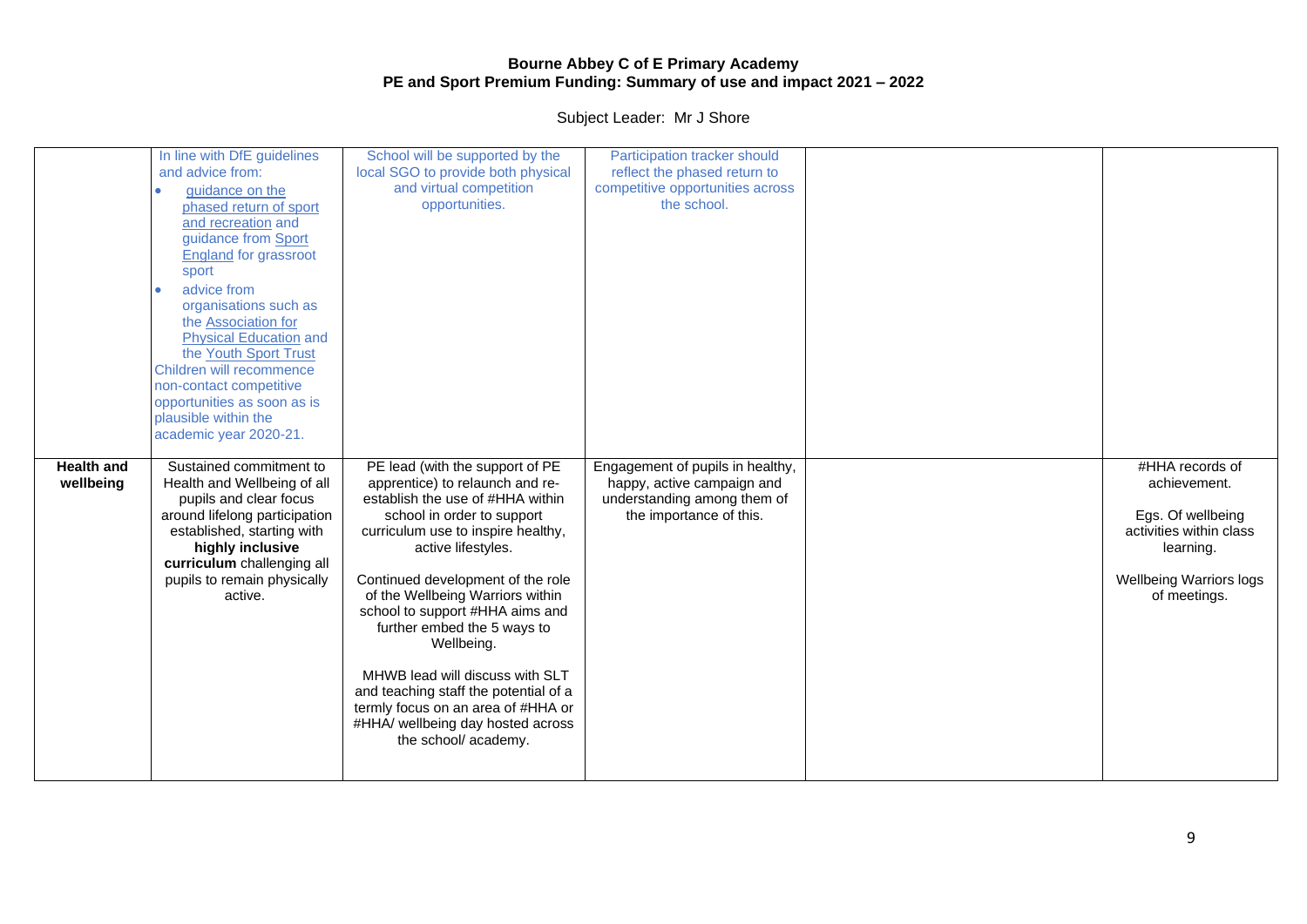|                                        | Drawing from DfE guidance<br>published on 2 <sup>nd</sup> July 2020,<br>the school will ensure a<br>priority is set to provide<br>pastoral and extra-curricular<br>activities to help all children:<br>support the rebuilding of<br>$\bullet$<br>friendships and social<br>engagement<br>address and equip<br>$\bullet$<br>pupils to respond to<br>issues linked to<br>coronavirus (COVID-19)<br>support pupils with<br>$\bullet$<br>approaches to<br>improving their physical<br>and mental wellbeing | PE lead promote the use of<br>Inspire+'s #HHA programme across<br>the school as a whole school<br>initiative to support mental<br>wellbeing.<br>As part of this the school will have a<br>termly focus on an area to improve<br>the children's mental and physical<br>wellbeing and each child will<br>complete activities to gain rewards<br>through an online system and to<br>help themselves create an<br>'IMPACT'<br>Alongside this Inspire+ will provide<br>an athlete ambassador to develop a<br>mentoring programme within school<br>for targeted KS2 pupils. This will<br>aim to develop confidence, self-<br>esteem and aspirations through<br>physical activities. | All staff and children will engage<br>with the #HHA programme.<br>Throughout the year PE lead<br>should be able to monitor the<br>progress of each year group and<br>individual pupils using the online<br>programme.<br>Pupils should be seen<br>completing activities and<br>achieving awards building up to<br>them making an 'IMPACT' on<br>their own mental health,<br>wellbeing and activity levels. |                                                                                           |
|----------------------------------------|--------------------------------------------------------------------------------------------------------------------------------------------------------------------------------------------------------------------------------------------------------------------------------------------------------------------------------------------------------------------------------------------------------------------------------------------------------------------------------------------------------|-------------------------------------------------------------------------------------------------------------------------------------------------------------------------------------------------------------------------------------------------------------------------------------------------------------------------------------------------------------------------------------------------------------------------------------------------------------------------------------------------------------------------------------------------------------------------------------------------------------------------------------------------------------------------------|------------------------------------------------------------------------------------------------------------------------------------------------------------------------------------------------------------------------------------------------------------------------------------------------------------------------------------------------------------------------------------------------------------|-------------------------------------------------------------------------------------------|
| Whole school<br>advocacy and<br>impact | Sports ambassadors, house<br>teams and other<br>opportunities for pupil<br>interaction to kick start a<br>whole school approach to<br>keeping fit, making healthy<br>choices and having a<br>healthy mind (#HHA)                                                                                                                                                                                                                                                                                       | Roots to food workshop to be<br>hosted to inspire healthy eating<br>across KS2 and consideration of a<br>whole school healthy lifestyles day<br>to coordinate with the workshops.<br>Implementation/continuation of;<br><b>Bronze Ambassadors</b><br>Playground leaders<br><b>Team Captains</b><br><b>Wellbeing Warriors</b><br>To provide pupil voice and<br>leadership opportunities throughout<br>the year.<br>Inspire + athlete ambassadors to<br>lead assemblies and workshops<br>(virtually if needed)                                                                                                                                                                  | Thorough teacher understanding<br>of the impact of healthy active<br>lifestyles links to PE should be<br>seen throughout the curriculum.<br>The use of PE and its<br>opportunities for promoting<br>healthy lifestyles should be<br>clearly linked to the skills and<br>progress in a range of subject<br>areas.                                                                                           | Planning<br>Feedback at staff<br>meetings.<br>Lesson observations<br>Meetings with pupils |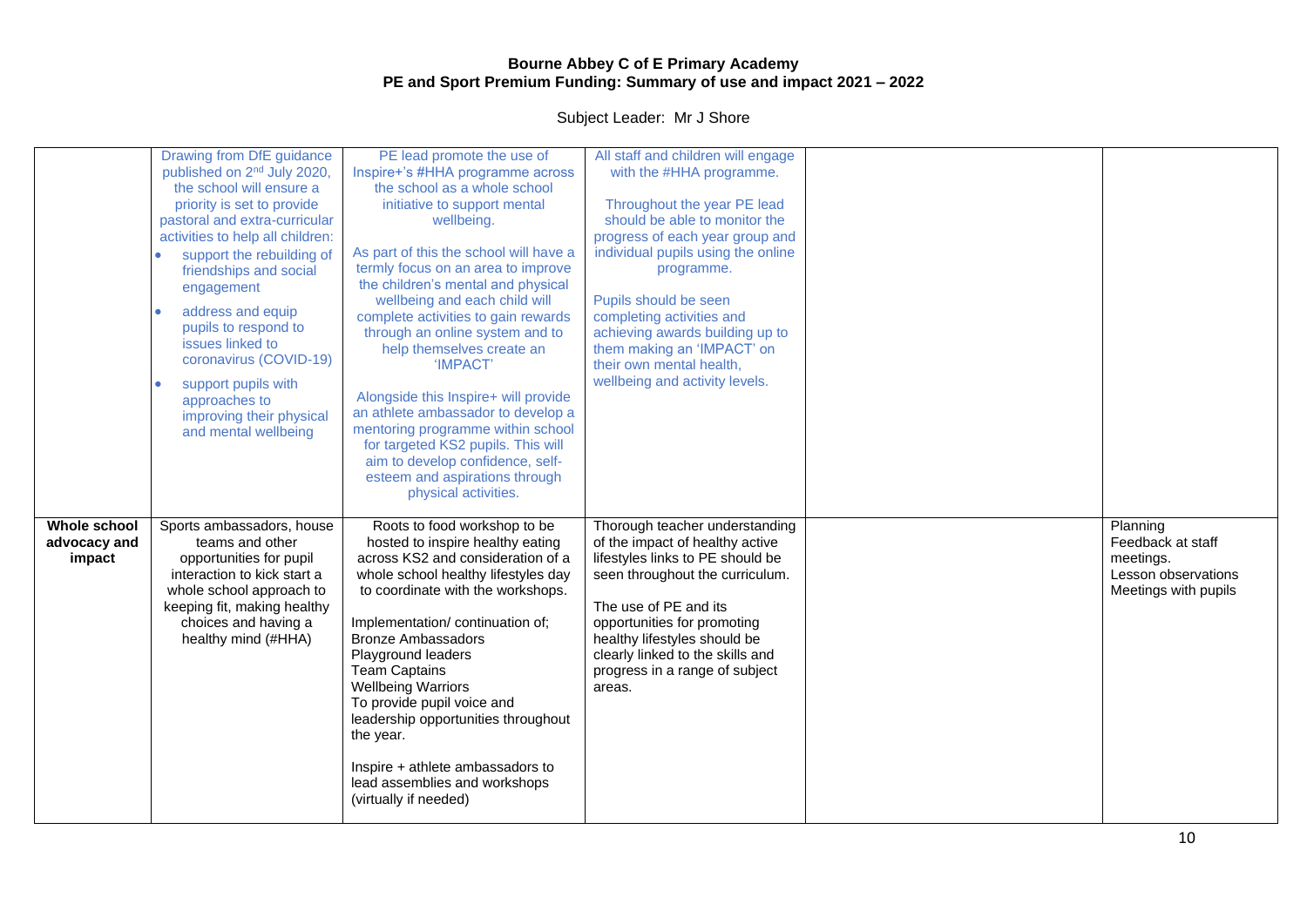|                                      |                                                                                                                                                                                                                                | Launch day for the new house<br>teams within academic year 21/22<br>including the election of house<br>captains and vice captains and the<br>introduction of house competitions<br>and points system.                                                                                                                                                                                                                                                                                                                                            | House system to be seen<br>working as a strong reward<br>incentive to further encourage all<br>pupils to engage in physical<br>activities and competitive<br>opportunities.                                                                                                                                                                                                                                                                                                                           |                                                                                                                                                  |
|--------------------------------------|--------------------------------------------------------------------------------------------------------------------------------------------------------------------------------------------------------------------------------|--------------------------------------------------------------------------------------------------------------------------------------------------------------------------------------------------------------------------------------------------------------------------------------------------------------------------------------------------------------------------------------------------------------------------------------------------------------------------------------------------------------------------------------------------|-------------------------------------------------------------------------------------------------------------------------------------------------------------------------------------------------------------------------------------------------------------------------------------------------------------------------------------------------------------------------------------------------------------------------------------------------------------------------------------------------------|--------------------------------------------------------------------------------------------------------------------------------------------------|
| <b>Enrichment</b><br>opportunities   | Positive family<br>engagement and pupil<br>voice driving decision<br>making around the<br>enrichment offer with<br>participation data effectively<br>used to plan for further<br>widening of opportunities.                    | Participation tracker to be kept up to<br>date by PE team allowing trends to<br>be identified across the school and<br>stem the provision of appropriate<br>activities to increase.<br>Sports ambassadors gather student<br>voice ideas in order to design ASC<br>programme for the academic year<br>2021-22.<br>Parental views regarding<br>enrichment provision sought in<br>order to develop provision in place.                                                                                                                              | Reports from the school's<br>participation tracker should<br>show an increase in participation<br>throughout the school year and<br>should identify the areas of<br>improvement needed.<br>Sports ambassadors notes<br>should log decision making<br>process and impact of ideas<br>provided by all pupils.                                                                                                                                                                                           | Participation tracker<br>Sport council notes<br>Pupil and family<br>questionnaires                                                               |
| <b>Staff training</b><br>and support | Needs-led staff<br>development plan<br>established (in consultation<br>with all staff) to include<br>engagement with relevant,<br>high quality, externally<br>provided training,<br>supporting resources and<br>teaching aids. | Inspire+ coaches support to be<br>used to ensure high level CPD is<br>deployed to develop staff<br>confidence in teaching.<br>Audit of staff views to be completed<br>prior to the beginning of 2021-22 in<br>order to be used to direct CPD<br>support within the year.<br>Further update training on the<br>GetSet4PE system to be cascaded<br>by PE lead to ensure all staff are<br>confident using and adapting the<br>lesson plans through the STEP<br>principle and are able to use<br>assessment tools accurately to<br>support teaching. | All teachers should confidently<br>lead PE lessons ensuring<br>children are supported,<br>challenged and progress in<br>learning is clear.<br>Staff audit should reflect this<br>increase confidence level.<br>Get Set 4 PE planning to be<br>seen being used across the<br>school consistently throughout<br>the year.<br>Secondary audit data to be<br>collected in January of 2022 to<br>identify any continuing areas of<br>low staff confidence and to<br>enable forward planning of<br>support. | Staff questionnaire<br>showing an increase in<br>confidence levels.<br>Lesson observations -<br>showing varied high-<br>quality PE being taught. |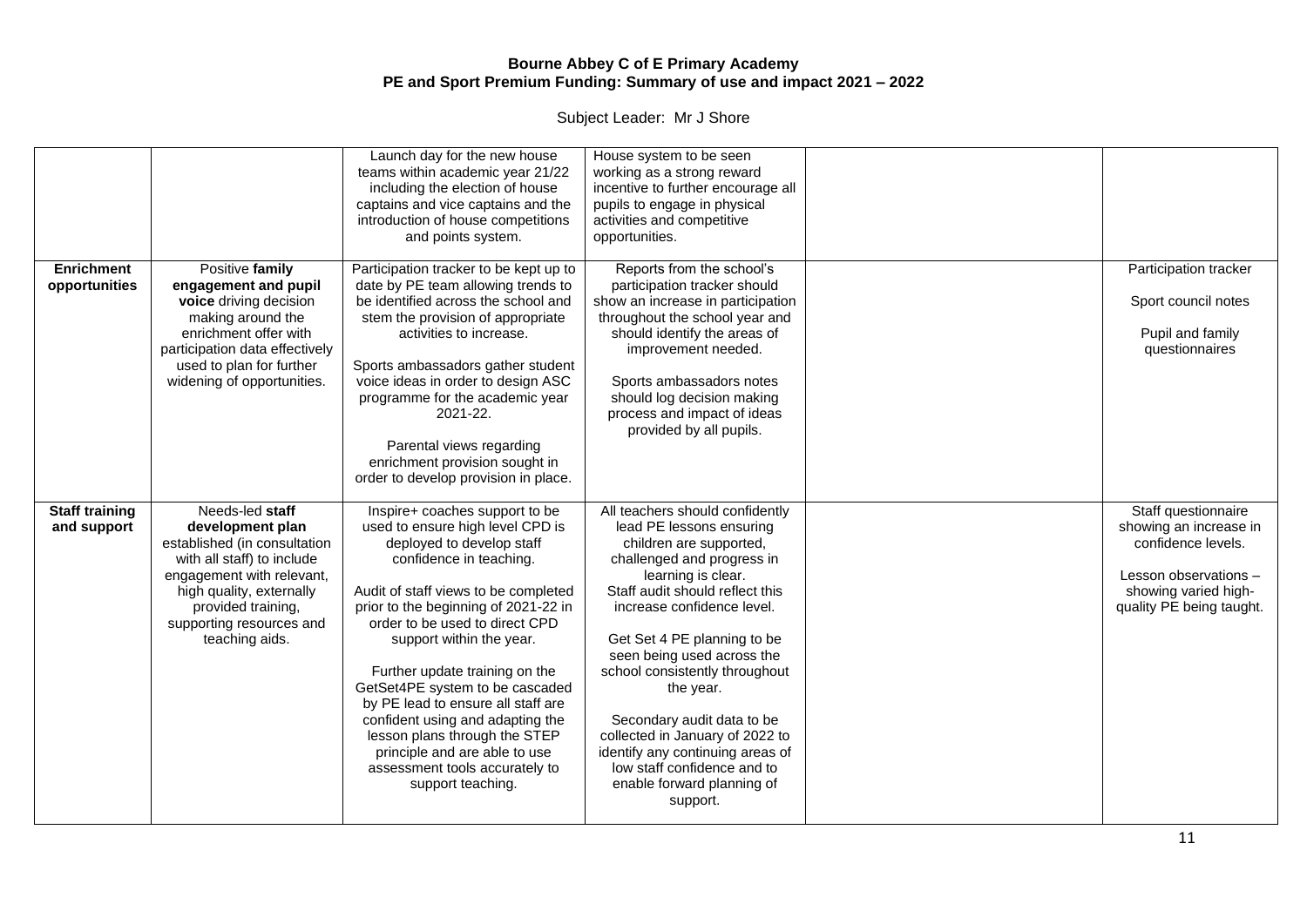Subject Leader: Mr J Shore

## **Curriculum Map 2021-2022**

|           | <b>AUTUMN1</b>                         | <b>AUTUMN 2</b>     | <b>SPRING 1</b>              | <b>SPRING 2</b>                        | <b>SUMMER 1</b>                        | <b>SUMMER 2</b>      |
|-----------|----------------------------------------|---------------------|------------------------------|----------------------------------------|----------------------------------------|----------------------|
| Nursery   | Introduction to PE<br>$:$ Unit 1       | Dance: Unit 1       | <b>Gymnastics: Unit</b>      | <b>Fundamentals:</b><br>Unit 1         | <b>Ball Skills: Unit 1</b>             | <b>Games: Unit 1</b> |
| Reception | Introduction to PE<br>$:$ Unit 2       | Dance: Unit 2       | <b>Gymnastics: Unit</b><br>2 | <b>Fundamentals:</b><br>Unit 2         | <b>Ball Skills: Unit 2</b>             | <b>Games: Unit 2</b> |
| Year 1    | <b>Sending and</b><br><b>Receiving</b> | <b>Fitness</b>      | <b>Dance</b>                 | <b>Fundamentals</b>                    | <b>Athletics</b>                       | <b>Ball Skills</b>   |
|           | <b>Invasion</b>                        | <b>Target Games</b> | <b>Gymnastics</b>            | <b>Team Building</b>                   | <b>Striking and</b><br><b>Fielding</b> | <b>Net and Wall</b>  |
| Year 2    | <b>Fundamentals</b>                    | <b>Target Games</b> | <b>Gymnastics</b>            | <b>Sending and</b><br><b>Receiving</b> | <b>Athletics</b>                       | <b>Ball Skills</b>   |
|           | <b>Invasion</b>                        | <b>Fitness</b>      | Yoga                         | <b>Team Building</b>                   | <b>Striking and</b><br><b>Fielding</b> | <b>Net and Wall</b>  |